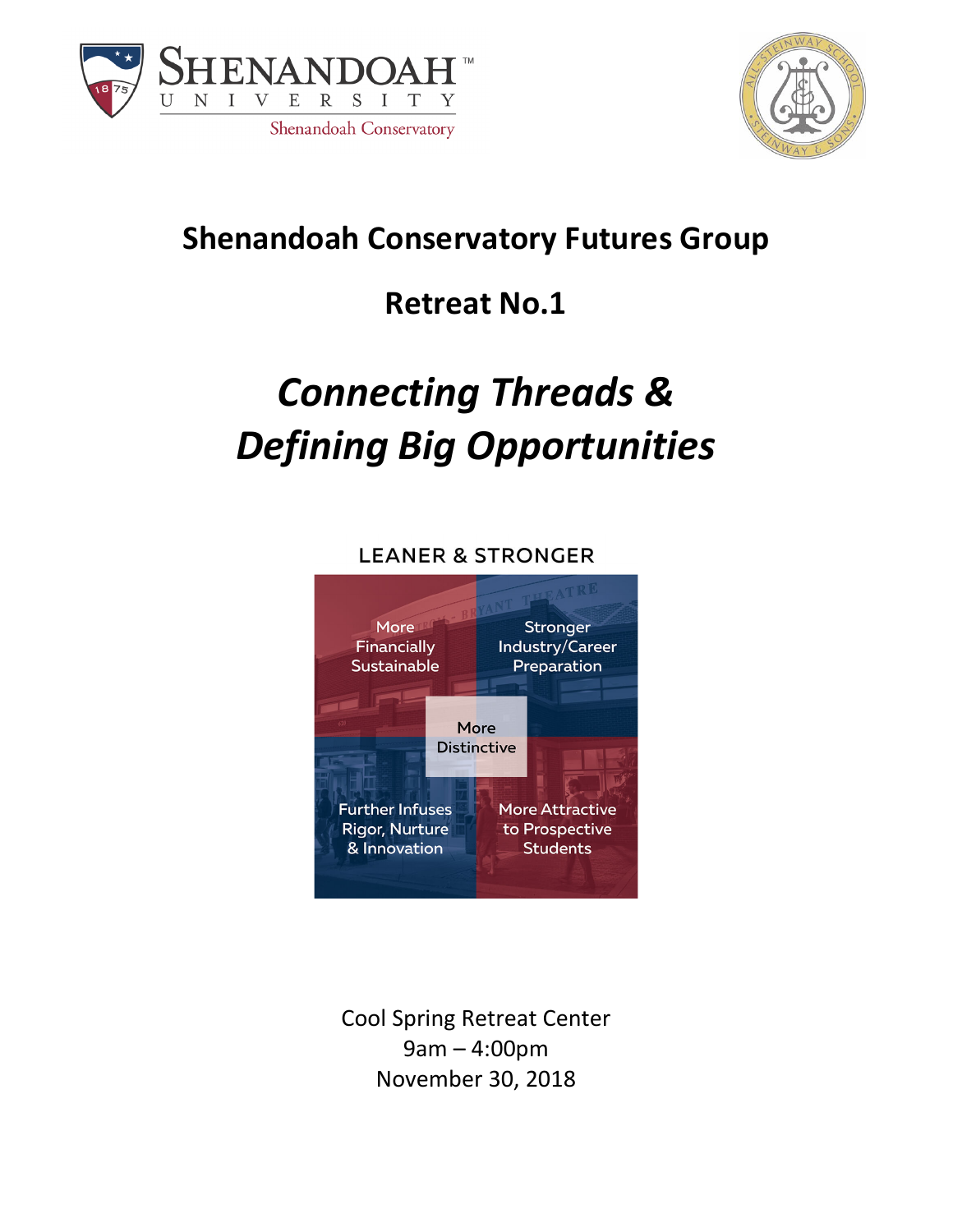**MISSION** As a community uniquely committed to rigor, nurture and innovation, Shenandoah Conservatory inspires artistic and scholarly excellence, preparing talented students for successful careers in the arts.

## *Connecting Threads & Defining Big Opportunities*

### **Agenda**

- 1. Welcome, Affirming Scope & Context of Work, Overview of Day
- 2. Preliminary Task (Shared): Fears & Hopes, Establishing Ground Rules
- *3. Break*
- 4. Exercise/Activity (Groups\*): Revisiting & Affirming Core Values
- 5. Exercise/Activity (Groups\*\*): Readings & Findings I & II

#### *6. Lunch / Walk*

- 7. Exercise/Activity (Groups\*\*): Analyzing Findings & Gallery Walk
- 8. Exercise/Activity (Groups\*\*): Review/Analyze Nov 26 Division Meeting outcomes
- *9. Break*
- 10. End Task (Shared): Closing Reflections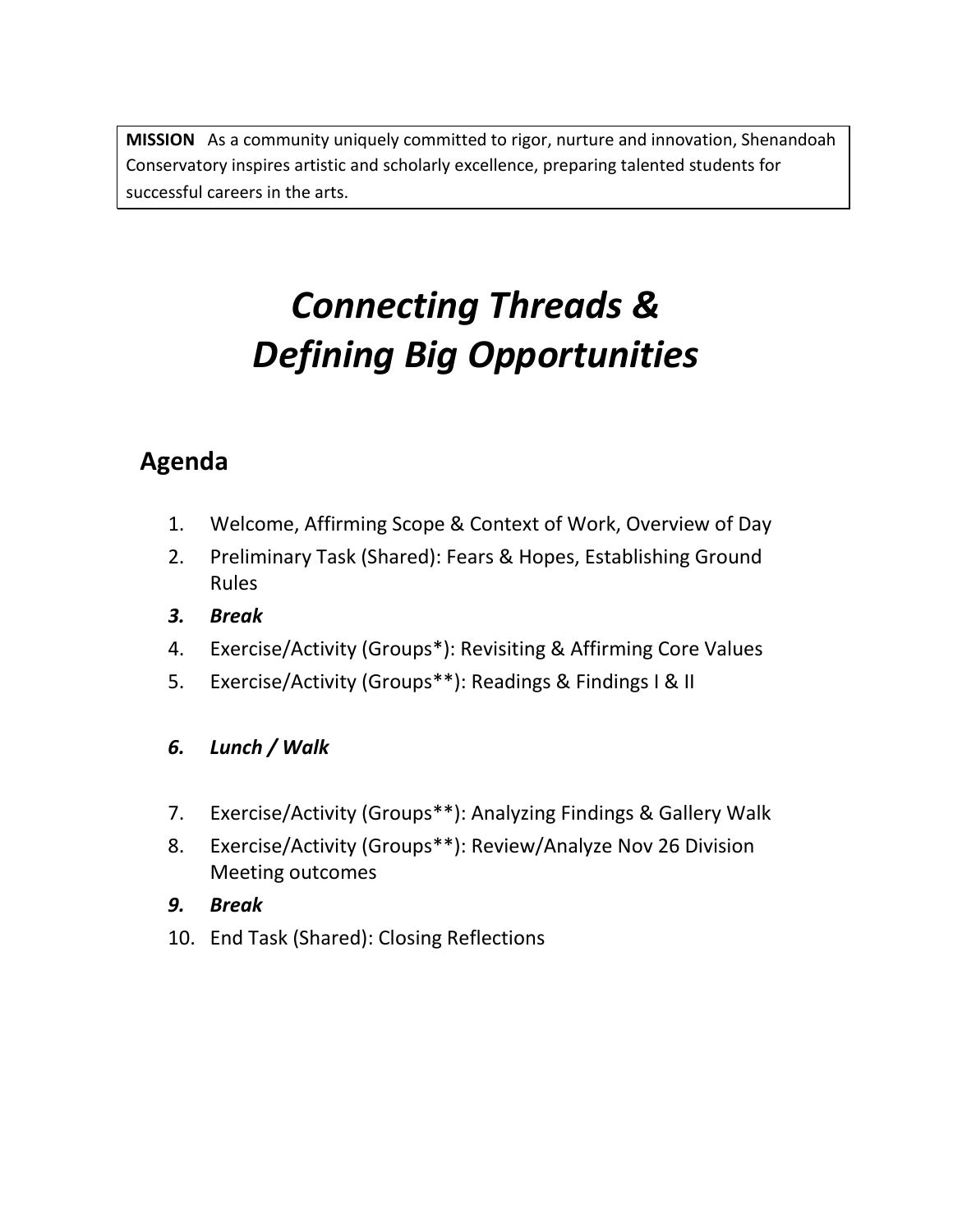| <b>WHEN</b>   | <b>WHAT</b>                                                                                                                                                                                                                                                                                                     |                         |                                                          |  |  |
|---------------|-----------------------------------------------------------------------------------------------------------------------------------------------------------------------------------------------------------------------------------------------------------------------------------------------------------------|-------------------------|----------------------------------------------------------|--|--|
| $9 - 9:15$ am | Coffee & Refreshments                                                                                                                                                                                                                                                                                           |                         |                                                          |  |  |
| 9:15-9:30am   | Welcome, Thank you, Self-introductions                                                                                                                                                                                                                                                                          |                         |                                                          |  |  |
|               | Affirming Futures Group membership                                                                                                                                                                                                                                                                              |                         |                                                          |  |  |
|               | Scope and context of our work                                                                                                                                                                                                                                                                                   |                         |                                                          |  |  |
|               | Overview of the day ahead                                                                                                                                                                                                                                                                                       |                         |                                                          |  |  |
|               |                                                                                                                                                                                                                                                                                                                 |                         |                                                          |  |  |
| 9:30-9:45am   | PRELIMINARY TASK - Acknowledging Fears & Hopes                                                                                                                                                                                                                                                                  |                         |                                                          |  |  |
| 9:45-10am     | <b>PRELIMINARY TASK - Establishing Shared Ground Rules</b>                                                                                                                                                                                                                                                      |                         |                                                          |  |  |
| 10-10:10am    | ----BREAK---                                                                                                                                                                                                                                                                                                    |                         |                                                          |  |  |
| 10:10-10:30am | EXERCISE/ACTIVITY - Revisiting & Affirming Values                                                                                                                                                                                                                                                               |                         |                                                          |  |  |
|               | Divide into the groups below<br>$\blacksquare$<br>Assign a scribe (will write out final response on flipchart                                                                                                                                                                                                   |                         |                                                          |  |  |
|               | and lead the "Report Out")                                                                                                                                                                                                                                                                                      |                         |                                                          |  |  |
|               |                                                                                                                                                                                                                                                                                                                 |                         | Read the Values handout (each group to focus on specific |  |  |
|               | response sections, facilitator will walk through                                                                                                                                                                                                                                                                |                         |                                                          |  |  |
|               | assignments)<br>Answer the following two questions, with the scribe<br>recording the answer to each on the flipchart<br>1. What are the most shared and central<br>sentiments/thoughts in the responses you've read?<br>(it may be one, or several)<br>2. What (if anything) is especially noteworthy about the |                         |                                                          |  |  |
|               |                                                                                                                                                                                                                                                                                                                 |                         |                                                          |  |  |
|               |                                                                                                                                                                                                                                                                                                                 |                         |                                                          |  |  |
|               |                                                                                                                                                                                                                                                                                                                 |                         |                                                          |  |  |
|               |                                                                                                                                                                                                                                                                                                                 |                         |                                                          |  |  |
|               |                                                                                                                                                                                                                                                                                                                 |                         |                                                          |  |  |
|               |                                                                                                                                                                                                                                                                                                                 |                         |                                                          |  |  |
|               | differences or similarities between faculty and                                                                                                                                                                                                                                                                 |                         |                                                          |  |  |
|               | student responses?                                                                                                                                                                                                                                                                                              |                         |                                                          |  |  |
|               |                                                                                                                                                                                                                                                                                                                 |                         |                                                          |  |  |
|               | <b>GROUP 1</b>                                                                                                                                                                                                                                                                                                  |                         | <b>GROUP 2</b>                                           |  |  |
|               |                                                                                                                                                                                                                                                                                                                 | <b>Reads Faculty Q1</b> | <b>Reads Faculty Q2</b>                                  |  |  |
|               |                                                                                                                                                                                                                                                                                                                 | responses & Student Q1  | responses & Student Q2                                   |  |  |
|               | responses                                                                                                                                                                                                                                                                                                       |                         | responses                                                |  |  |
|               |                                                                                                                                                                                                                                                                                                                 | Landless                | O'Neill                                                  |  |  |
|               |                                                                                                                                                                                                                                                                                                                 | Zerull                  | Marlatt                                                  |  |  |
|               |                                                                                                                                                                                                                                                                                                                 | Pardo                   | Zoeter                                                   |  |  |
|               |                                                                                                                                                                                                                                                                                                                 | Hudson                  | Fraga                                                    |  |  |
|               |                                                                                                                                                                                                                                                                                                                 | Jones                   | Adams                                                    |  |  |
|               | <b>GROUP 3</b>                                                                                                                                                                                                                                                                                                  |                         | <b>GROUP 4</b>                                           |  |  |
|               |                                                                                                                                                                                                                                                                                                                 | <b>Reads Faculty Q3</b> | <b>Reads Faculty Q4</b>                                  |  |  |
|               |                                                                                                                                                                                                                                                                                                                 | responses & Student Q4  | responses & Student Q5                                   |  |  |
|               | responses                                                                                                                                                                                                                                                                                                       |                         | responses                                                |  |  |
|               |                                                                                                                                                                                                                                                                                                                 | Romine                  | Salley                                                   |  |  |
|               |                                                                                                                                                                                                                                                                                                                 | Roblee                  | Chen                                                     |  |  |
|               |                                                                                                                                                                                                                                                                                                                 | Edwards                 | Oltman                                                   |  |  |
|               |                                                                                                                                                                                                                                                                                                                 | Coulson                 | Ingham                                                   |  |  |
|               |                                                                                                                                                                                                                                                                                                                 |                         | Standerfer                                               |  |  |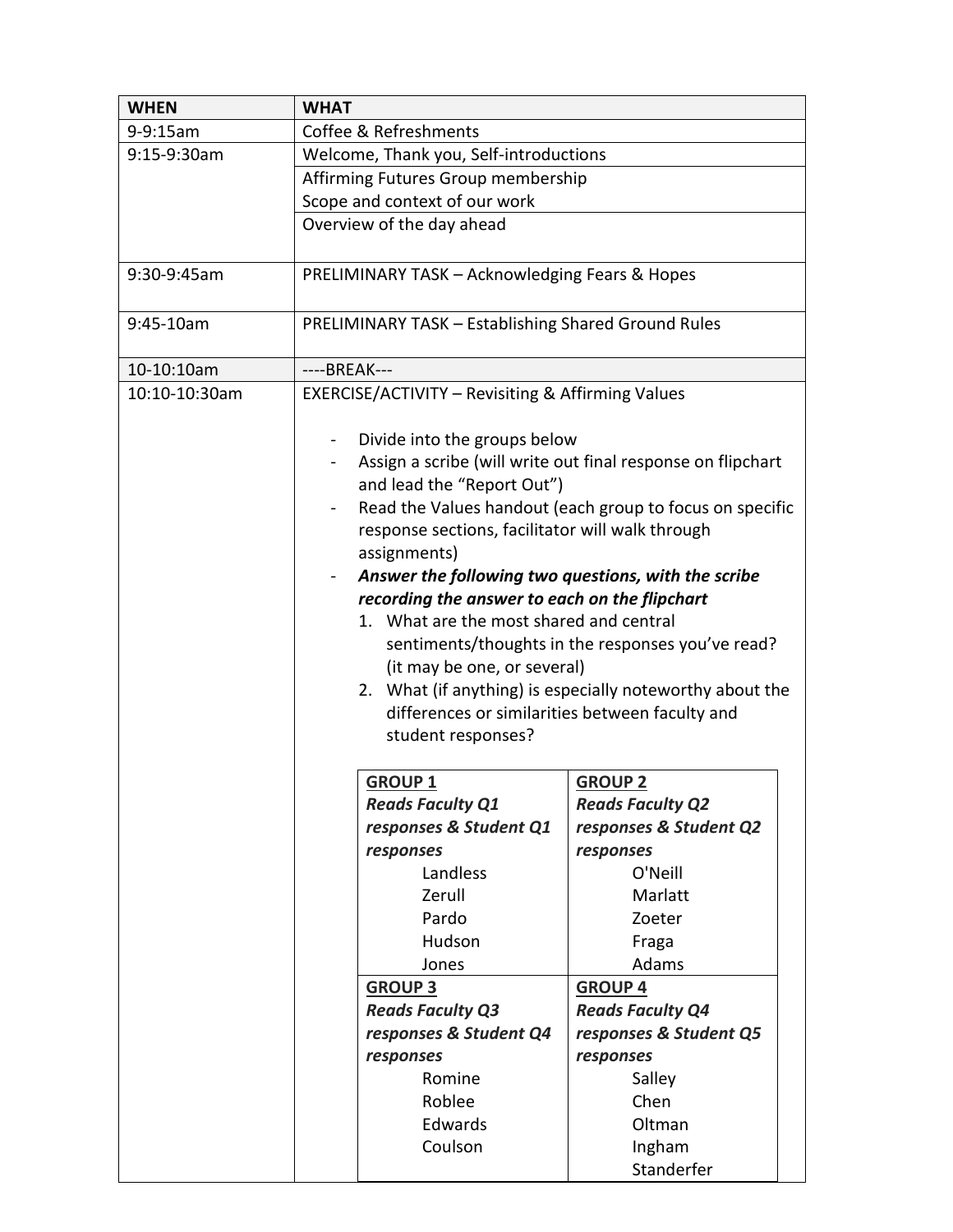| 10:30-10:45am | Report from each group on responses to two questions                                                                                                                                                                                                                                                                                                                                                                                                                                                                                          |  |  |
|---------------|-----------------------------------------------------------------------------------------------------------------------------------------------------------------------------------------------------------------------------------------------------------------------------------------------------------------------------------------------------------------------------------------------------------------------------------------------------------------------------------------------------------------------------------------------|--|--|
| 10:45-11:15am | EXERCISE/ACTIVITY - Readings & Findings I                                                                                                                                                                                                                                                                                                                                                                                                                                                                                                     |  |  |
|               | Divide into the groups below, as per the assigned<br>readings<br>Briefly share and discuss your individual<br>notes/observations related to the assigned readings and<br>questions; ensure each group member has had a chance<br>to share within the allotted time                                                                                                                                                                                                                                                                            |  |  |
|               | <b>GROUP ONE: O'Neill, Zerull, Fraga, Adams, Jones</b><br>In general, do recent graduates from Shenandoah<br>1.<br>Conservatory's undergraduate degrees seem to feel<br>prepared for industry/career success?<br>2. Do the Alumni Survey findings reveal important ways that<br>we could strengthen our undergraduate degrees to<br>better prepare students for industry/career success? If<br>so, what are those ways?                                                                                                                       |  |  |
|               | GROUP TWO: Landless, Marlatt, Zoeter, Pardo, Hudson<br>Thinking of the zoom interviews we had this semester,<br>1.<br>and referencing the readings, what do these<br>representative arts leaders say are the most important<br>skills and attributes that students need to possess in<br>order to be prepared for industry/career success?<br>2. Of the skills and attributes listed, which do you believe<br>are most missing from and should definitely be better<br>supported across (or infused throughout) our<br>undergraduate degrees? |  |  |
|               | <b>GROUP THREE: Standerfer, Robblee, Oltman, Edwards, Coulson</b><br>1. What do these authors say are the most important skills<br>and attributes that students need to possess in order to<br>be prepared for industry/career success?<br>2. Of the skills and attributes listed, which do you believe<br>are most missing from and should definitely be better<br>supported across (or infused throughout) our<br>undergraduate degrees?                                                                                                    |  |  |
|               | <b>GROUP FOUR: Salley, Chen, Ingham, Romine</b><br>1. What do these authors suggest are the most important<br>skills and attributes that students need to possess in<br>order to be prepared for general career success in the<br>21st Century?<br>2. Of the skills and attributes you've listed, which do you<br>believe are most missing from and should definitely be<br>better supported across (or infused throughout) our<br>undergraduate degrees?                                                                                     |  |  |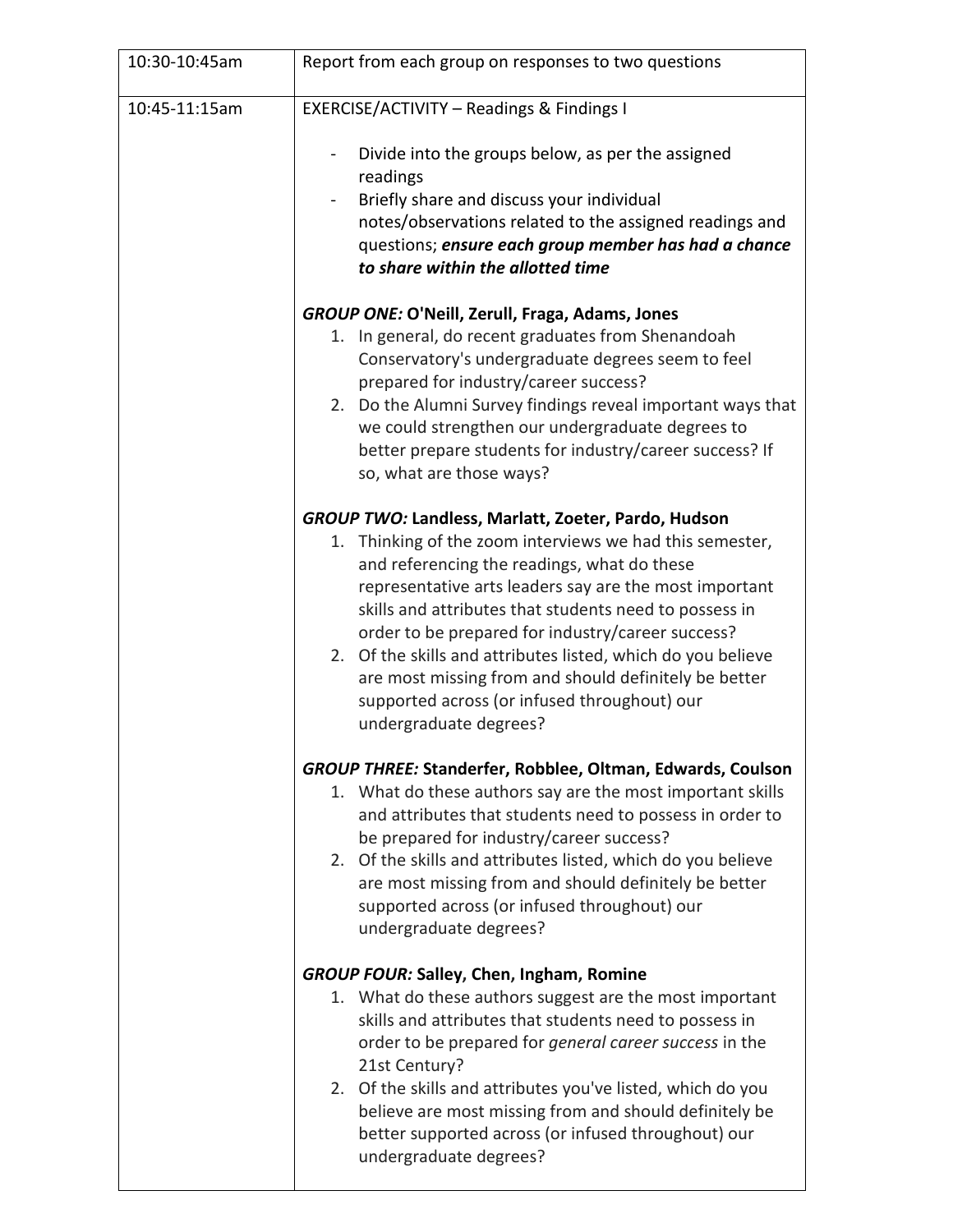| 11:15-11:45am | EXERCISE/ACTIVITY - Readings & Findings II<br>Continuing with above groups<br>Having a group member also act as scribe, shape a<br>singular and succinct response to each of the two<br>questions. Ensure the final version truly reflects and<br>captures your group's shared opinion.<br>The scribe should write the final version of the responses<br>to the two questions on your flipchart.                                                                                                                                                                                                                                                                                                                                                                                                                                                     |  |
|---------------|------------------------------------------------------------------------------------------------------------------------------------------------------------------------------------------------------------------------------------------------------------------------------------------------------------------------------------------------------------------------------------------------------------------------------------------------------------------------------------------------------------------------------------------------------------------------------------------------------------------------------------------------------------------------------------------------------------------------------------------------------------------------------------------------------------------------------------------------------|--|
| 11:45-Noon    | <b>Reporting of Group Findings</b><br>Each group reads its questions and its final shared<br>response (brief clarifying questions can be asked)                                                                                                                                                                                                                                                                                                                                                                                                                                                                                                                                                                                                                                                                                                      |  |
| Noon-1pm      | ---- LUNCH / Walk ----                                                                                                                                                                                                                                                                                                                                                                                                                                                                                                                                                                                                                                                                                                                                                                                                                               |  |
| 1-1:45pm      | <b>EXERCISE/ACTIVITY - Analyzing Findings (How)</b><br>Continuing with the above groups<br>Choose a scribe (will be jotting down ideas on flipchart)<br>Reread your group's final response to the two questions<br>you reported at 11:45am<br>With those responses in mind, make a list of changes<br>that could be made to all undergraduate curricula<br>across the Conservatory that would further strengthen<br><b>Shenandoah Conservatory's general ability to provide</b><br>students with exceptional Industry/Career Preparation<br>(no wrong ideas, just list all – can be small or big)<br>Record your ideas on a flipchart<br>After careful review of your team's responses, identify<br>what your group believe are the top 2-3 "WOW Factor"<br>ideas (everyone will vote on what they feel are the top 2<br>choices via a Gallery Walk) |  |
| $1:45-2pm$    | <b>Gallery Walk Activity</b>                                                                                                                                                                                                                                                                                                                                                                                                                                                                                                                                                                                                                                                                                                                                                                                                                         |  |
| 2-2:45pm      | EXERCISE/ACTIVITY – Review/Analyze Nov 26 Division Meeting<br>outcomes<br>Break back into your groups<br>Read and review the outcomes of the Nov 26 Division<br>Meeting exercise focused on Identifying and Embracing<br><b>Distinctiveness</b><br>Discuss the following question: Which of the ideas<br>provides the Conservatory with GREATEST opportunity to<br>further make our programs/education distinctive and<br>attractive to prospective students?<br>Once you've discussed and identified which offer the<br>greatest opportunity, complete the below sentences<br>"If we took these opportunities seriously,<br>$\circ$<br>$\boldsymbol{\eta}$<br>Shenandoah Conservatory would<br>"If we not only took these opportunities seriously<br>$\circ$<br>but aimed to become a school at the leading edge                                    |  |